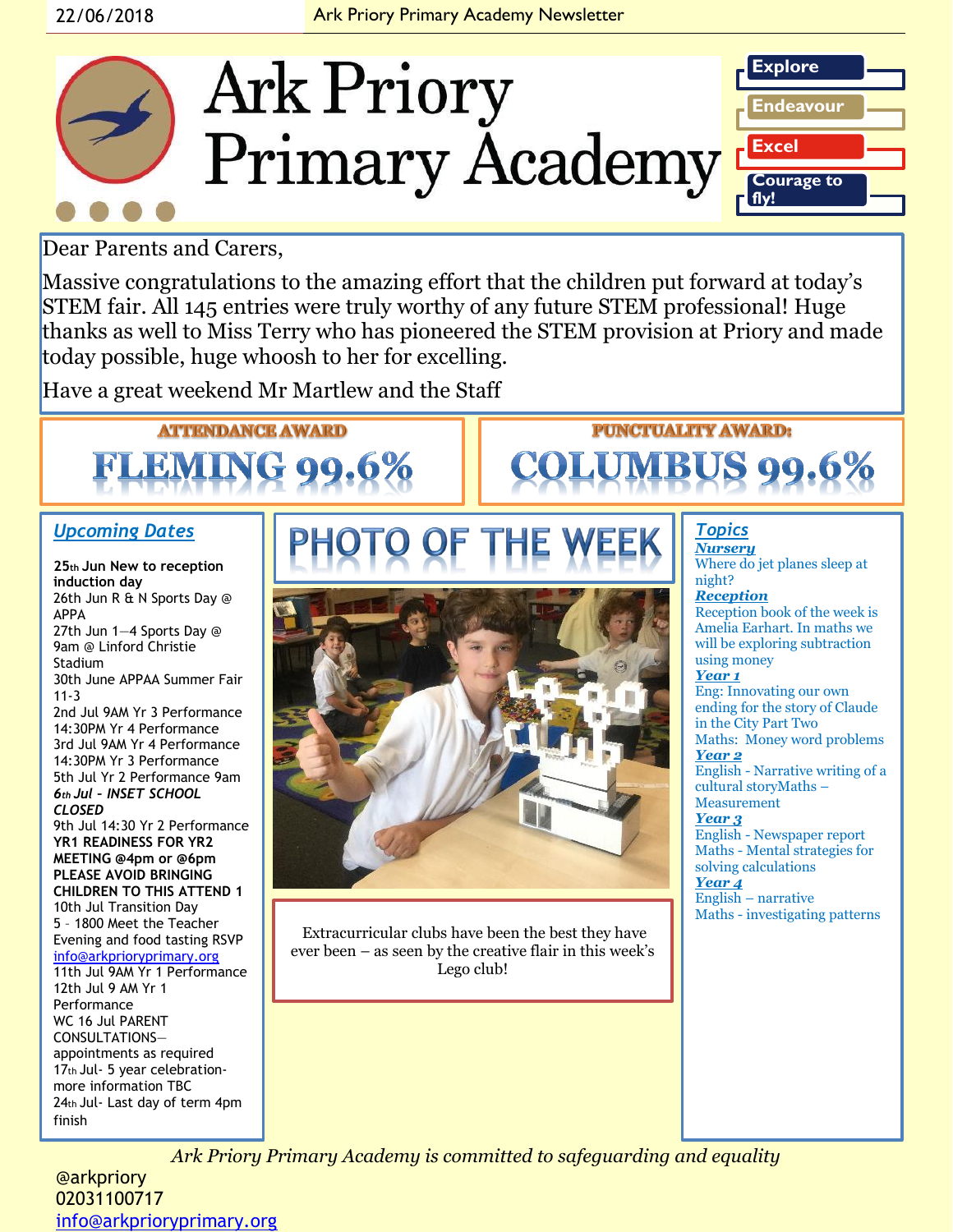

## *Linford Christie Stadium, White City, W12 0HU* 9 am – 1pm

Unless you have booked with us **YOU** are responsible for transport to and from the venue. After the event you can either bring your child back to school OR take them home. If they have a sibling in reception or nursery feel free to take them to sports day with you – but let us know FIRST!

Children have been told their house colours – if you need clarification please ask the class teacher.

The children will require a packed lunch – don't worry the day will be refunded if you have already paid! PLEASE no nuts or sesame as we have children who are VIOLENTLY allergic and although we are right behind A&E I would rather not use this facility.

The weather forecast is HOT we will be providing ample water and a fruit based snack but please make sure if children need a hat they have one and they have plenty of sun cream on.

*Ark Priory Primary Academy is committed to safeguarding and equality*  @arkpriory 02031100717 [info@arkprioryprimary.org](mailto:info@arkprioryprimary.org)